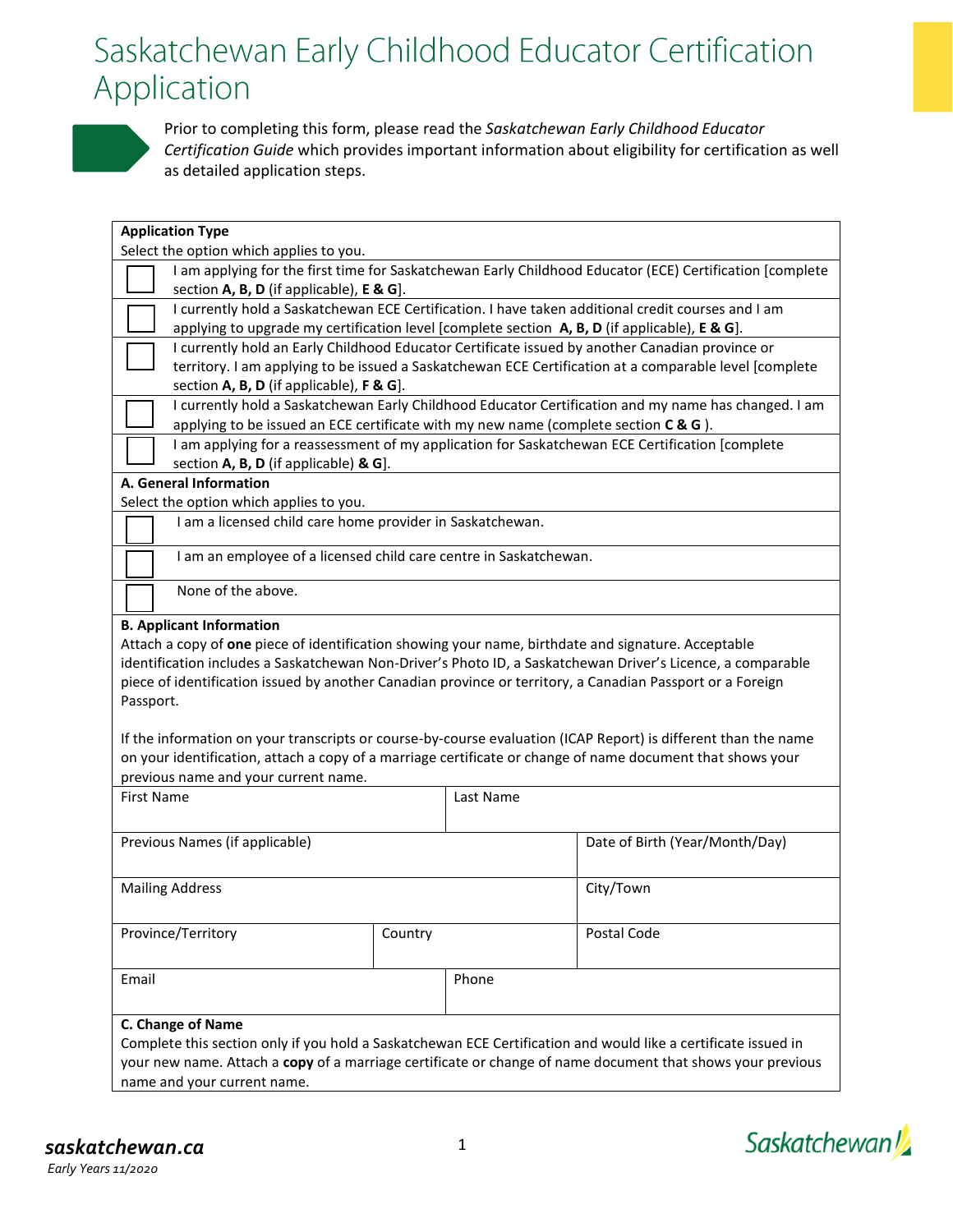| Saskatchewan ECE Certification Level                                                                                                                                                                                                                                                                                                              |                           | Date of Birth (Year/Month/Day)           |                               |  |  |  |  |
|---------------------------------------------------------------------------------------------------------------------------------------------------------------------------------------------------------------------------------------------------------------------------------------------------------------------------------------------------|---------------------------|------------------------------------------|-------------------------------|--|--|--|--|
| New First Name (if applicable)                                                                                                                                                                                                                                                                                                                    |                           | New Last Name                            |                               |  |  |  |  |
| Previous First Name (if applicable)                                                                                                                                                                                                                                                                                                               |                           | <b>Previous Last Name</b>                |                               |  |  |  |  |
| <b>Mailing Address</b>                                                                                                                                                                                                                                                                                                                            |                           | City/Town                                |                               |  |  |  |  |
| Province/Territory                                                                                                                                                                                                                                                                                                                                | Country                   |                                          | Postal Code                   |  |  |  |  |
| Email                                                                                                                                                                                                                                                                                                                                             |                           |                                          | Phone                         |  |  |  |  |
| D. Child Care Centre Information<br>Complete this section if you are currently employed in a child care centre in Saskatchewan. Completion of this<br>section releases assessment results to the child care centre for licensing purposes.<br><b>Centre Name</b><br>Centre Director                                                               |                           |                                          |                               |  |  |  |  |
| <b>Street Address</b>                                                                                                                                                                                                                                                                                                                             |                           | City/Town                                |                               |  |  |  |  |
| Postal Code                                                                                                                                                                                                                                                                                                                                       |                           | <b>Phone Number</b>                      |                               |  |  |  |  |
| Email                                                                                                                                                                                                                                                                                                                                             |                           | Early Learning and Child Care Consultant |                               |  |  |  |  |
| E. Post-Secondary Education Information<br>Select the option(s) that apply to you.                                                                                                                                                                                                                                                                |                           |                                          |                               |  |  |  |  |
| My education was completed at a post-secondary institution within Canada or the United States. My<br>transcript(s) will be sent directly by the post-secondary institution(s) to the Ministry of Education -<br>Early Childhood Educator Certification Office. Please list the institution(s) below.                                              |                           |                                          |                               |  |  |  |  |
| Name of Institution                                                                                                                                                                                                                                                                                                                               |                           | <b>Credential Awarded</b>                | Date Ordered (Year/Month/Day) |  |  |  |  |
| Name of Institution                                                                                                                                                                                                                                                                                                                               | <b>Credential Awarded</b> |                                          | Date Ordered (Year/Month/Day) |  |  |  |  |
| Name of Institution                                                                                                                                                                                                                                                                                                                               | <b>Credential Awarded</b> |                                          | Date Ordered (Year/Month/Day) |  |  |  |  |
| My education was completed internationally at a post-secondary institution outside of Canada or the<br>United States. World Education Services (WES) will be sending my course-by-course evaluation<br>(ICAP Report) directly to Ministry of Education, Early Childhood Educator Certification Office.<br>Indicate date ordered (year/month/day): |                           |                                          |                               |  |  |  |  |
| F. Early Childhood Educator Certification Held in Other Canadian Jurisdictions<br>Complete this section if you are a certified as an ECE in another Canadian jurisdiction. Through the provisions of<br>the Canadian Free Trade Agreement (CFTA), if you are an ECE certified by another Canadian province or                                     |                           |                                          |                               |  |  |  |  |